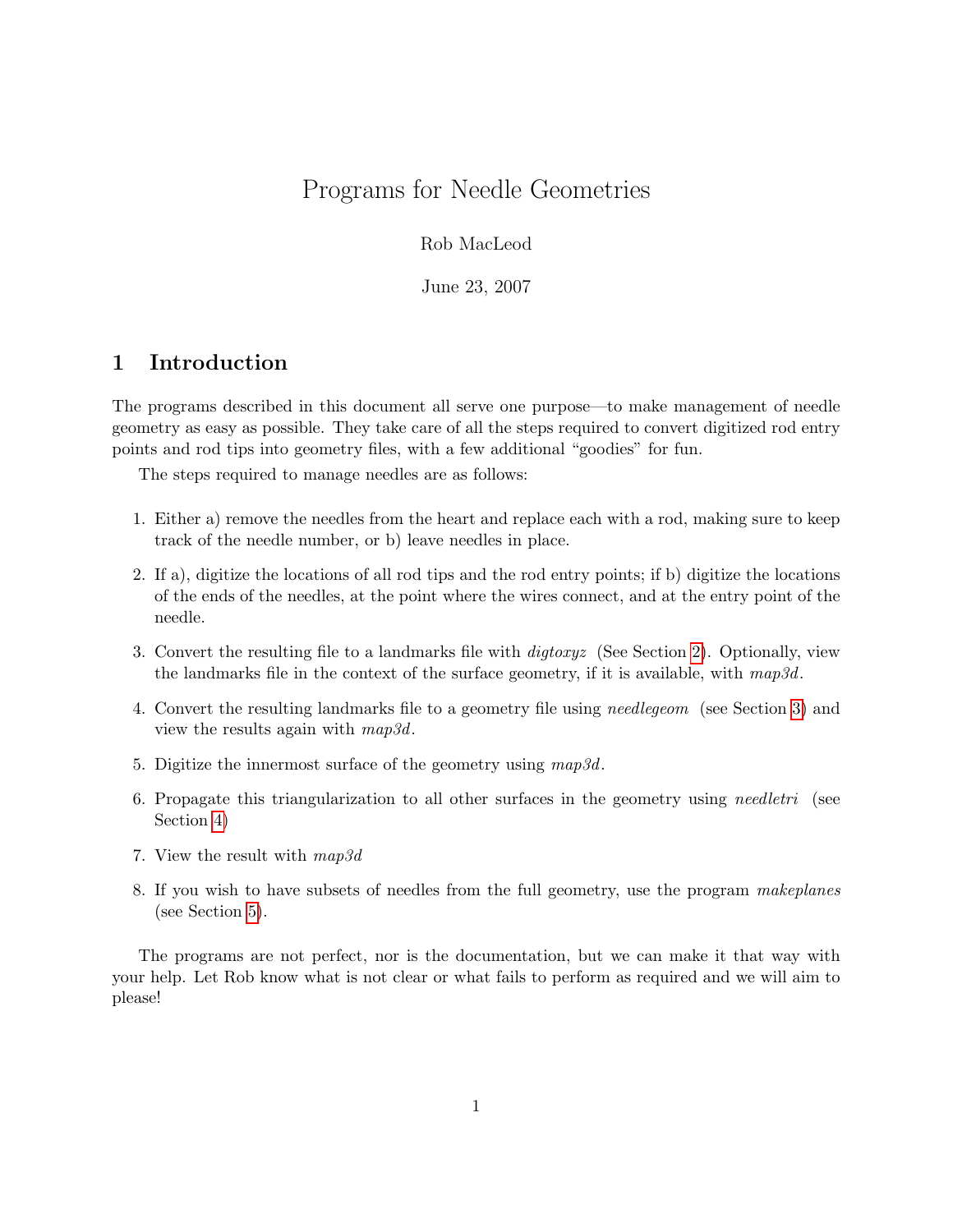## <span id="page-1-0"></span>2 Processing digitizer files: *digtoxyz*

The format of data that comes from the digitizer is not directly usable by any of the standard CVRTI programs and must be converted before anything else happens with is. The program digtoxyz is one program for this conversion. It takes digitized datasets in a variety of formats and tries to identify what the contents are, then converts and saves them in the appropriate manner. The reason for the complexity lies in the diversity of things we digitize, from sock electrodes points to the tips and rods, and the need to treat each one a little differently. A further complexity lies in the two different devices we use to digitize; on good days this program handles both with grace and beauty.

Below we list each of the different types of geometrical objects or information that *digtoxyz* knows about and what type of input file format is necessary for consistent interpretation. I have removed all references to what used to be called the "old digitizer", this was the one built at the CVRTI that fixes the object on a rotating jig and moves the caliper to touch the points. We no longer use nor support this device. In contrast, the "Microscribe digitizer" is the device we have used for 10 years now. We create files from this device using Phil's program on the Macintosh. The standard extension for these files is ".ms".

## 2.1 Digitizing Tips

There is no magic nor strict paradigm for digitizing with the Microscribe; on the other hand, a few lessons from experience can be useful:

- 1. Always try and perform the entire digitizing pass with the same settings and zero marks on the digitizer. Resetting the digitizer also re-zeros the origin and so locations digitized with one reference angle cannot be merged with those digitized with a different one. If this happens accidently, then try and at least re-digitize something in the new reference frame that has already been sampled before under the original reference and make sure to tell someone, ideally Rob, that this has occurred.
- 2. Try and save output files from the digitizer with the extension .ms. This way, there is less ambiguity about the contents and how we need to read them.
- 3. The largest source of true error in digitizing seems to be the movement of the heart during the digitization process; the Microscribe should improve this because the object can be kept stationary while the sampling probe moves around it. However, reducing movement remains the most straightforward means of improving accuracy.
- 4. If in doubt, collect the data, convert it immediately, and then view the results with  $map3d3d$ . If still in doubt, digitize it a second time. If still in doubt, ask for help! It's OK to be in doubt, but silly not to do something about it.

### 2.1.1 Order of digitizing

The program *digtoxyz* does not explicitly care about the order of items digitized, nor which itens are included in a single .ms file. However, a little planning in this regard can save time in the subsequenct processing.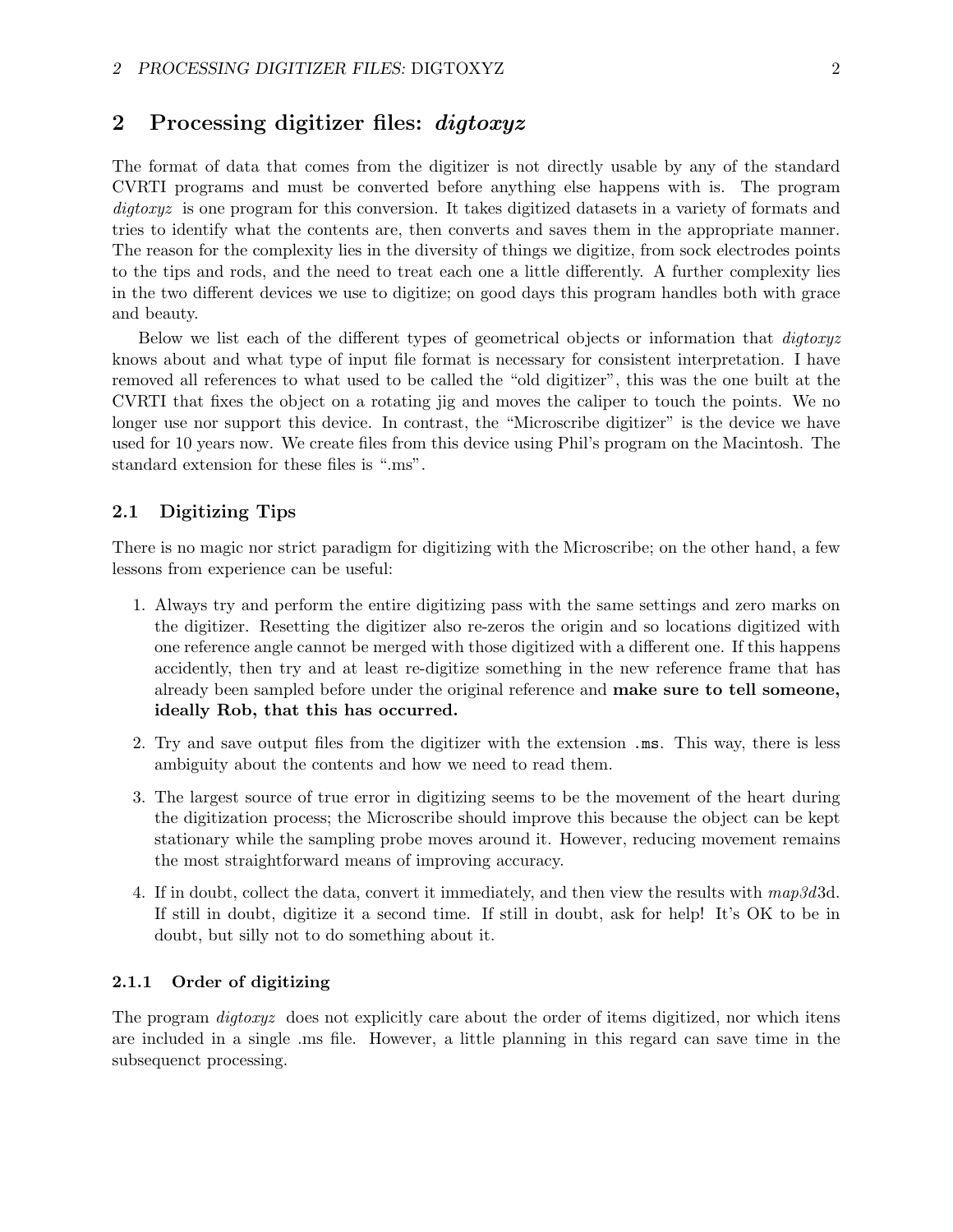Sock Points: In digitizing a set of points from, for example, an epicardial electrode sock, the order of entry of the points in the .ms file determines the order the point will have in the .pts file that *digtoxyz* produces. So **order is important here!**.

Coronaries: At present these are also read and converted into landmarks in the order in which they are stored in the .ms file. The numbering scheme in the input file establishes the layout of the landmarks file so order is only semi-critical here.

Recording needles: For digitizing recording needles (via the rods), digtoxyz keeps track of the rod/needle number used in the .ms file and saves this information in the .lmarks file that results. Thus it is feasible to digitize in an order that is spatially coherent or just convenient and then have *digtoxyz* sort things out. In the subsequent needle geometry processing steps described in this manual, the needle info file should also be organized according to the same needle numbering scheme as the .ms file, but need not have any particular order. The software takes care of matching according to needle/rod number as they are labelled in the .ms file.

Crucial in the entry of needle/rod points is the order in which the points of each needle/rod get digitized. The convention as we have agreed to it so far is **outer end**  $=$  **rod tip, then inner** end = rod entry point.

### 2.2 Running digtoxyz

To run the program *digtoxyz* requires the following command line:

digtoxyz [-m -c] infilename outfilename

where

 $-m =$  metric units on old digitizer

 $-c =$  confused units on old digitizer (radius in inches, Z in decimeters)

**infilename**  $=$  name of the input digitizer file.

**outfilename**  $=$  name of the output file, whose type depend on the contents of the input file; there may even be several output files that result from a single input file.

Note: New digitizer includes the units in the file while the old digitizer defaults to inches for units.

## 2.3 Sock electrodes

Sock electrode locations are read as a series of points, and then later triangulated and formed into geometric meshes that form the basis for visualization, computer models and other types of data analysis. Hence the role of  $diqtoxyz$  is fairly simple—convert each point from digitizer format to a geometry file (either .geom or .pts/.fac files).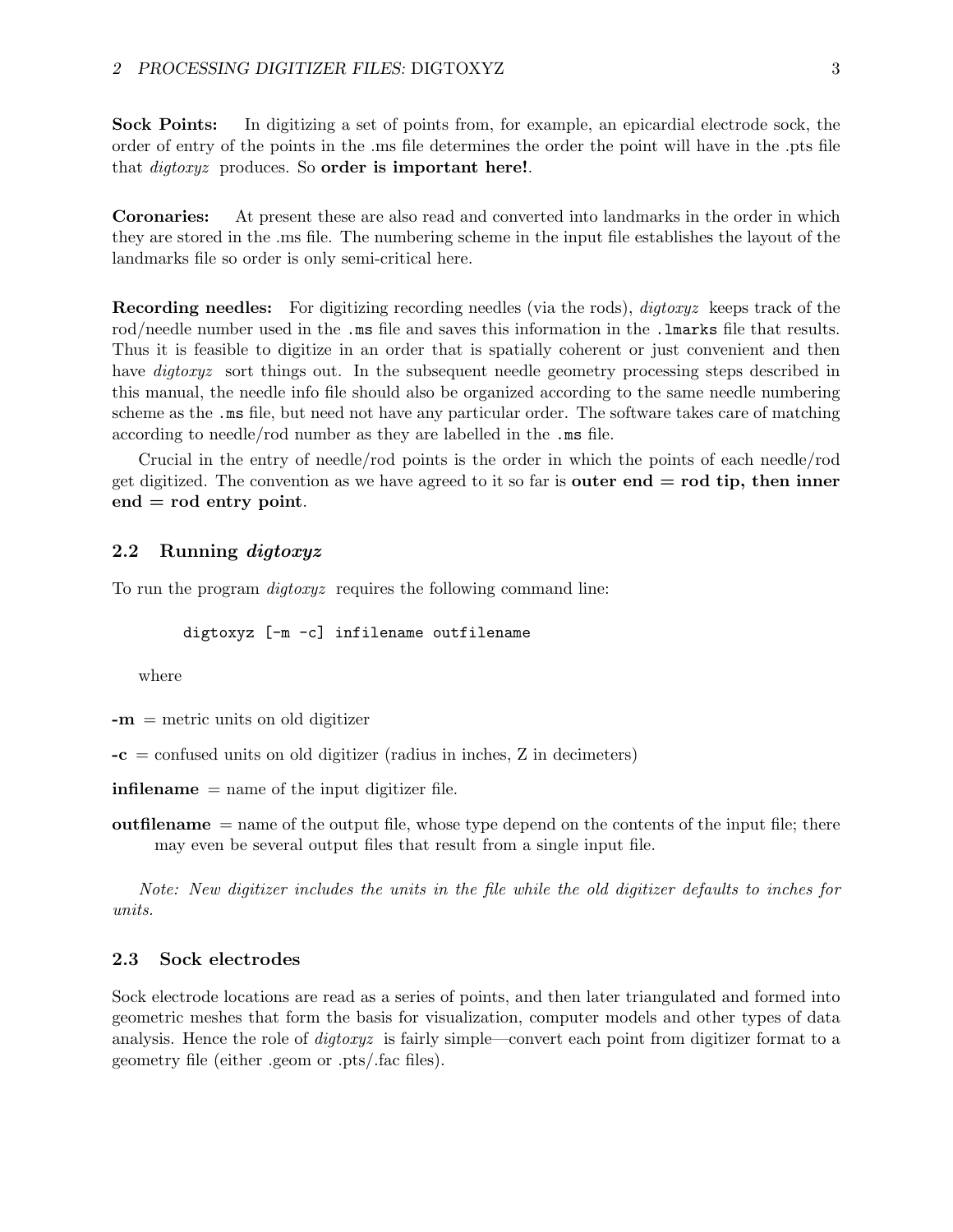## 2.3.1 Digitizer data format

| <i>Header Lines</i> $(4 \text{ in all})$         |                                                      |                 |         |  |  |
|--------------------------------------------------|------------------------------------------------------|-----------------|---------|--|--|
| FILE NAME: filename LAST MODIFIED: Date and Time |                                                      |                 |         |  |  |
| Free line of text                                |                                                      |                 |         |  |  |
|                                                  | "Measurements are in" <i>millimeters or inches</i> ) |                 |         |  |  |
|                                                  |                                                      |                 |         |  |  |
| File Body                                        |                                                      |                 |         |  |  |
| "Point"<br>#                                     |                                                      | X-value Y-value | Z-value |  |  |
| Example                                          |                                                      |                 |         |  |  |
| zero                                             | 0.000                                                | 0.000           | 0.000   |  |  |
| sock 1                                           | 28.508                                               | -173.895        | 221.950 |  |  |
| sock 2                                           | 20.061                                               | $-178.593$      | 225.062 |  |  |
| sock 3                                           | 11.862                                               | $-179.161$      | 237.611 |  |  |
| sock 4                                           | 5.729                                                | $-175.170$      | 251.998 |  |  |

## 2.3.2 Output files

The result of running  $\frac{digtoxyz}{}$  on epicardial points is a file that is part of the CVRTI geometry files. Its extensions is .pts and it contains a list of all the points, converted into Cartesian coordinates and units of millimeters.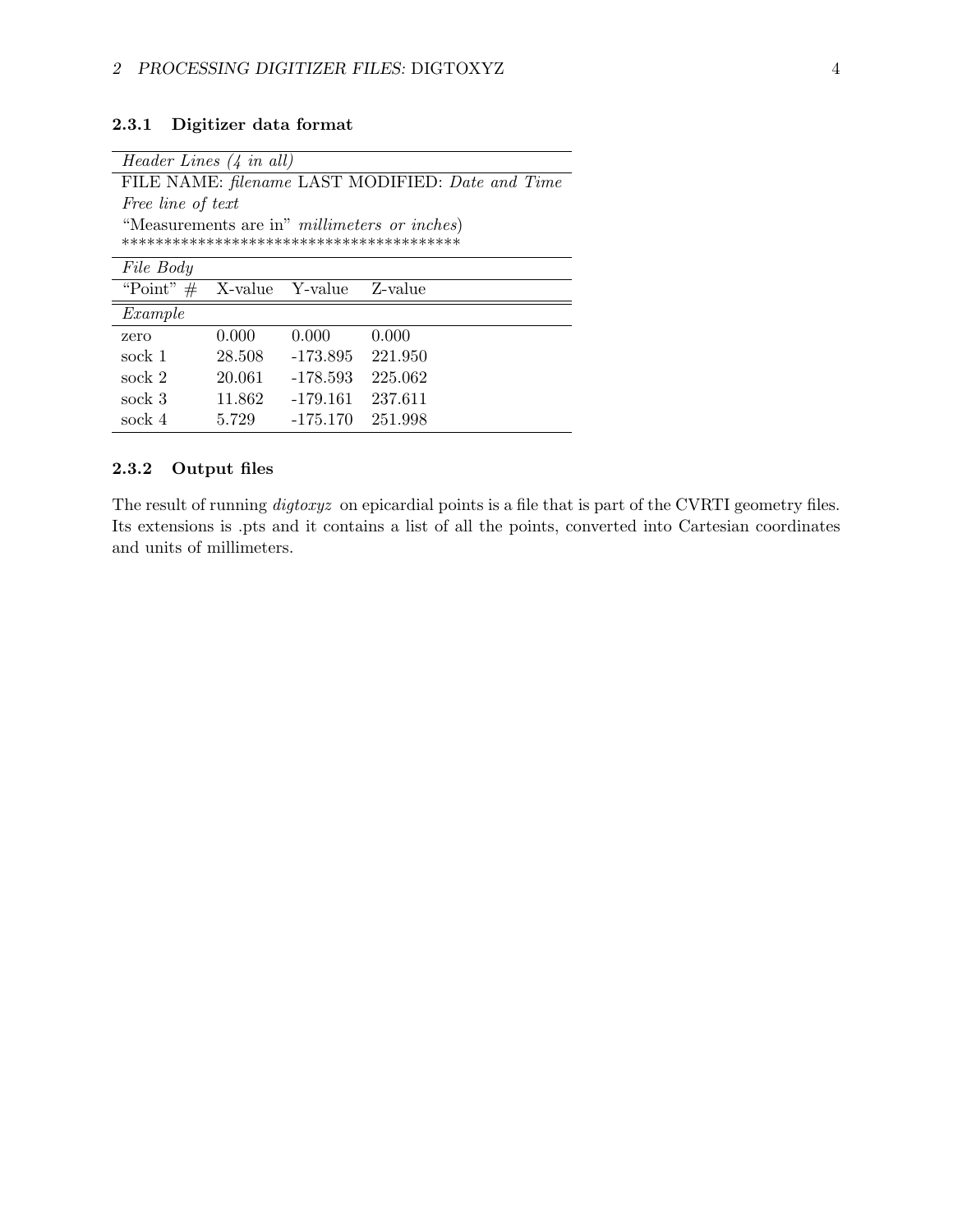### 2.4 Coronaries

These are the files that result from digitizing the paths of the coronary arteries, which needs to be done according to the following tips:

- Always start at the "top" of each major artery and work down to the tip or end of the vessel. Order the segments according to the natural heirarchy of the coronary tree, taking left main first, then LAD, then its branches, etc.,.
- After the main path is digitized, return to the branch nearest the top of the vessel and trace it down to its end; always try and digitize a point at the fork in the tree before following the new branch to its end–this point will sometimes be "doubled" is that it could belong to the "parent" segment and also to the "offspring" branch but this is fine.
- Repeat the last two steps recursively for every visible branch in the tree. When one major artery (eg., left anterior descending) is complete, move to the next major artery and repeat.
- Note that you can easily edit the resulting coronaries in the old map3d, now called map3dgl. The new version will have this capability sometime too. To do this:
	- 1. select "Pick landmark point" in the "Select Pick Action" menu
	- 2. Then when you select a point from a landmark, the three translation dials will move the point in 3D space
	- 3. The scaling dial will adjst the radius value of the point.
	- 4. The rotation dials still rotate the whole object so you can move it around to get the best perspective and then control the movement of the individual landmark points.

#### 2.4.1 Digitizer data format

There are two slightly different file layouts that *digtoxyz* will recognize as being from a coronary artery tree. One contains extra information of a radius for each point in the tree. This eventually determines the thickness of the tubes drawn in  $map3d$  and if fixed at the time of digitization, then it supplies one set of values that digtoxyz otherwise requires from the user when it runs.

The first format includes only the coordinates of each artery point.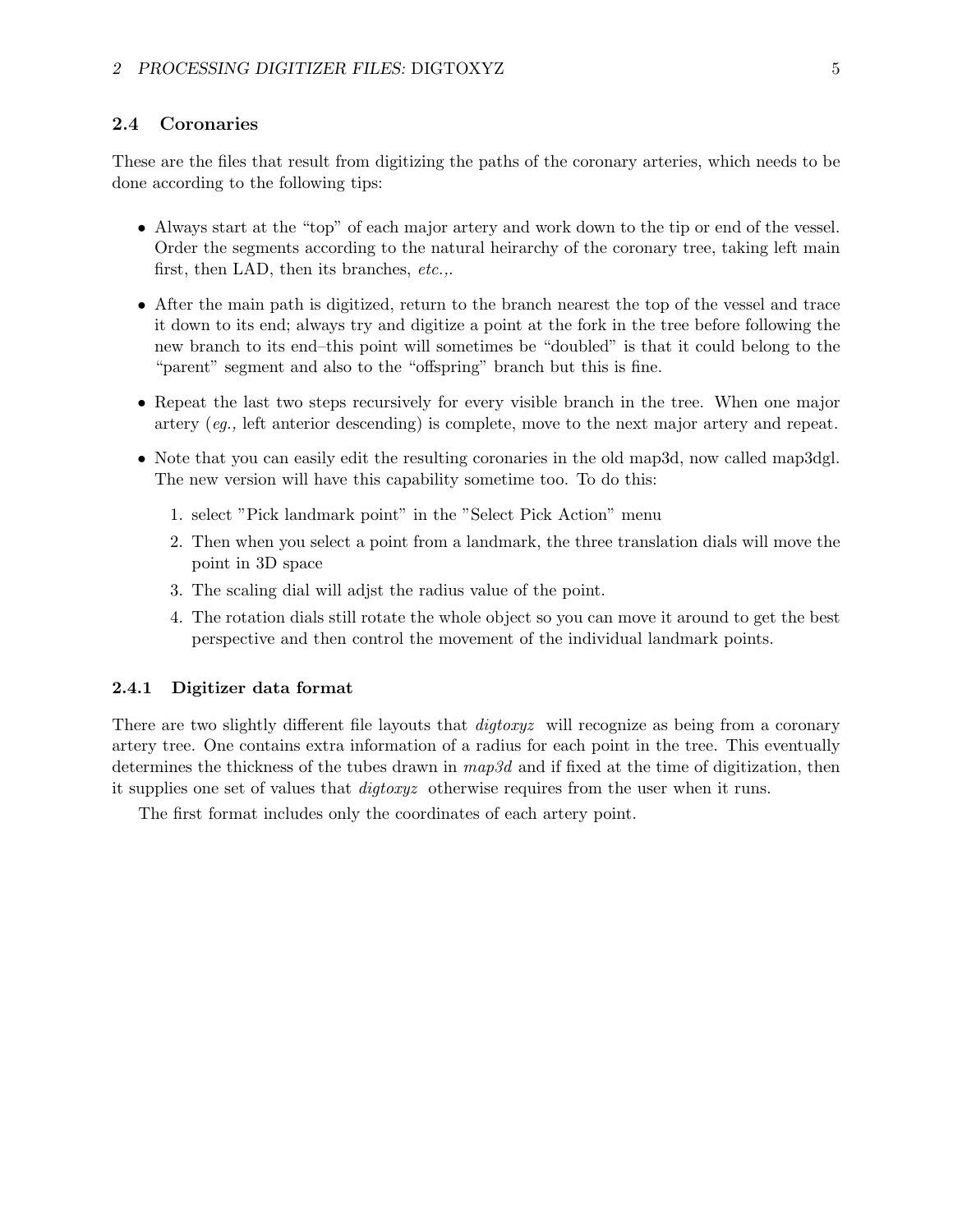| Header Lines $(4 \text{ in all})$                |           |            |                                                      |  |
|--------------------------------------------------|-----------|------------|------------------------------------------------------|--|
| FILE NAME: filename LAST MODIFIED: Date and Time |           |            |                                                      |  |
| Free line of text                                |           |            |                                                      |  |
|                                                  |           |            | "Measurements are in" <i>millimeters or inches</i> ) |  |
|                                                  |           |            |                                                      |  |
| File Body                                        |           |            |                                                      |  |
| "Point" $#$                                      | X-value   | Y-value    | Z-value                                              |  |
| Example                                          |           |            |                                                      |  |
| Artery 1-1 28.508                                |           | $-173.895$ | 221.950                                              |  |
| Artery 1-2                                       | -.9385    | 4.8480     | 225.062                                              |  |
| Artery 1-3 -1.0225                               |           | 4.5970     | 237.611                                              |  |
| Artery 1-4 -1.1590                               |           | 4.4565     | 251.998                                              |  |
| Artery 1-5 -1.2280                               |           | 4.2110     | 221.950                                              |  |
| Artery 1-6 -1.2645                               |           | 3.9330     | 225.062                                              |  |
| Artery 1-7 -1.2510                               |           | 3.6935     | 237.611                                              |  |
| Artery 1-8                                       | $-1.2050$ | 3.5000     | 251.998                                              |  |
| Artery 2-1                                       | -.9345    | 4.8945     | 221.950                                              |  |
| Artery 2-2                                       | $-.8620$  | 4.5170     | 225.062                                              |  |
| Artery 2-3 -.7850                                |           | 4.2745     | 237.611                                              |  |
| Artery 2-4 -.6610                                |           | 3.9005     | 251.998                                              |  |
| Artery 2-5                                       | -.5445    | 3.6085     | 221.950                                              |  |

The second format includes a radius value for each point, something one must typically add manually.

Header Lines (4 in all) FILE NAME: filename LAST MODIFIED: Date and Time Free line of text "Measurements are in" millimeters or inches) \*\*\*\*\*\*\*\*\*\*\*\*\*\*\*\*\*\*\*\*\*\*\*\*\*\*\*\*\*\*\*\*\*\*\*\*\*\*\*\*

| File Body   |           |            |         |           |
|-------------|-----------|------------|---------|-----------|
| "Point" $#$ | X-value   | Y-value    | Z-value | Radius    |
| Example     |           |            |         |           |
| Artery 1-1  | 28.508    | $-173.895$ | 221.950 | .25       |
| Artery 1-2  | -.9385    | 4.8480     | 225.062 | .15       |
| Artery 1-3  | $-1.0225$ | 4.5970     | 237.611 | .14       |
| Artery 1-4  | $-1.1590$ | 4.4565     | 251.998 | .14       |
| Artery 1-5  | $-1.2280$ | 4.2110     | 221.950 | .13       |
| Artery 1-6  | $-1.2645$ | 3.9330     | 225.062 | $\cdot$ 1 |
| Artery 1-7  | $-1.2510$ | 3.6935     | 237.611 | .05       |
| Artery 1-8  | $-1.2050$ | 3.5000     | 251.998 | .01       |
| Artery 2-1  | $-.9345$  | 4.8945     | 221.950 | .15       |
| Artery 2-2  | $-.8620$  | 4.5170     | 225.062 | .12       |
| Artery 2-3  | $-.7850$  | 4.2745     | 237.611 | $\cdot$ 1 |
| Artery 2-4  | $-.6610$  | 3.9005     | 251.998 | .05       |
| Artery 2-5  | $-.5445$  | 3.6085     | 221.950 | .01       |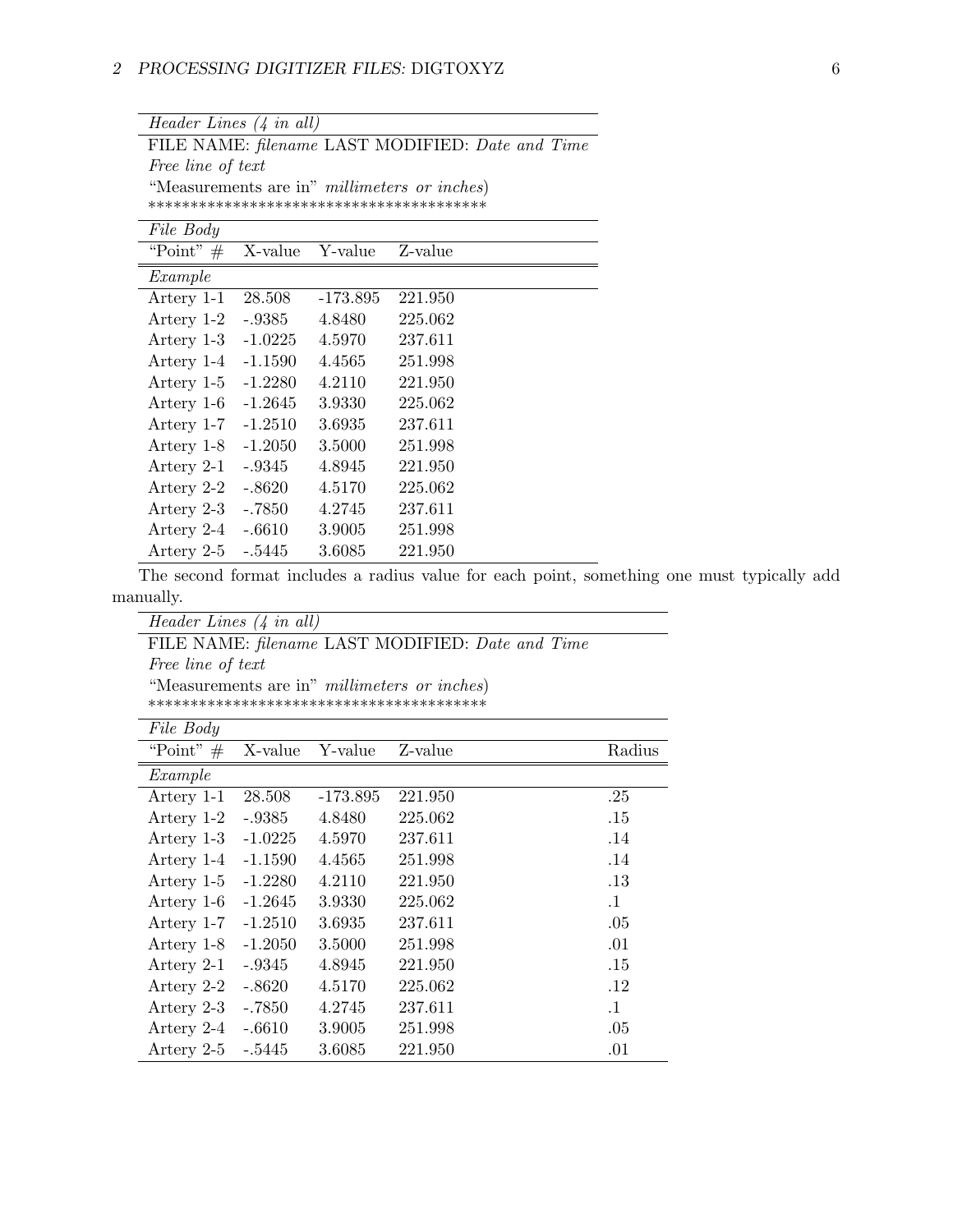## 2.4.2 Output files

The output file for coronaries has to be more complicated than the simple list of points that results from the epicardial sock points. The file format used for this information is called a landmark file and the details of its purpose and format are in the manual for  $map3d$ . Briefly, this is another simple text file organize by landmark type and segments. There are several different landmark types, one of which is a coronary segment, that consists of a list of all the digitized points, ordered according to the numbers supplied in the digitizer file.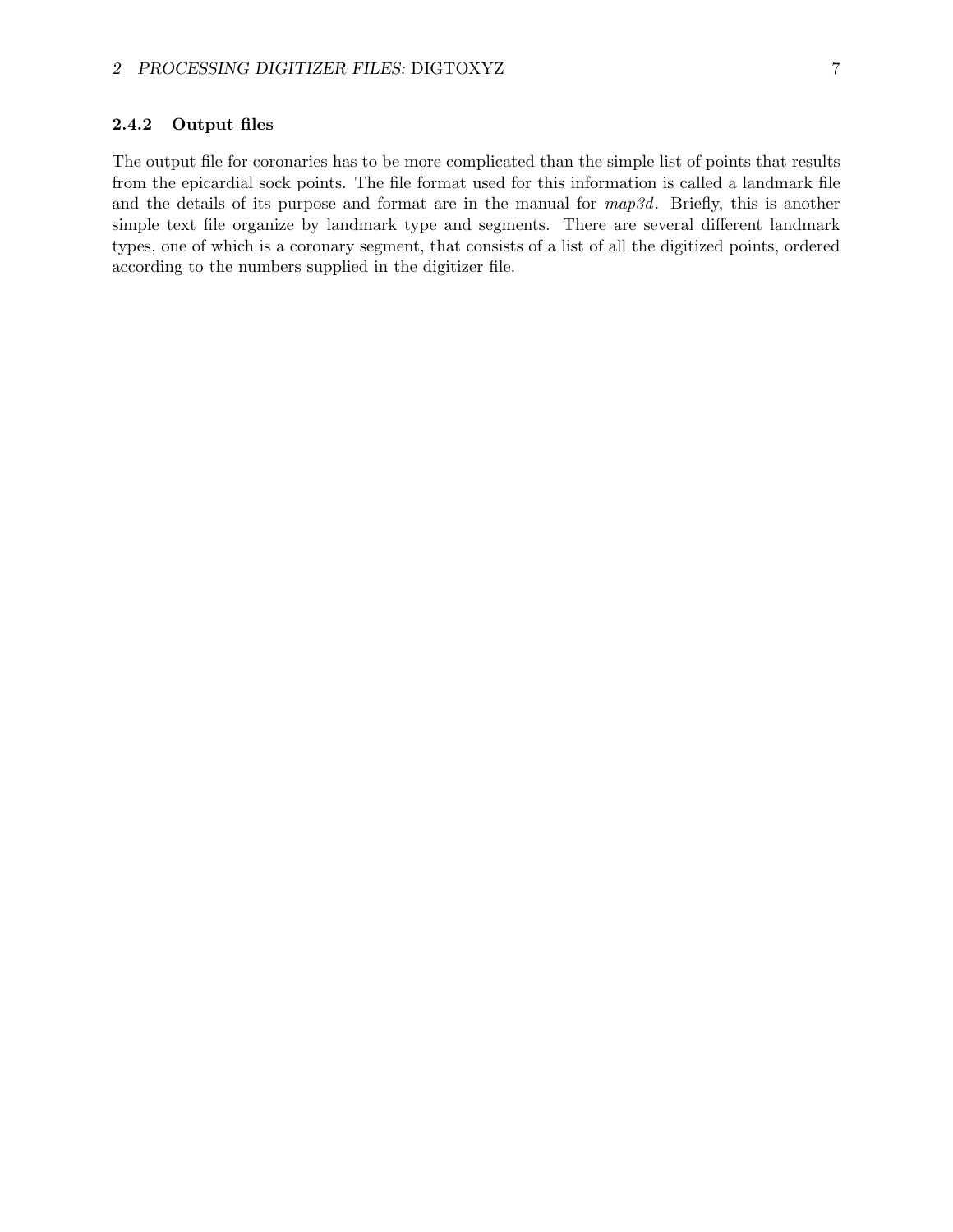#### 2.5 Recording Needles (via rods)

Needles are usually digitized by replacing each needle with a rod of known length and then digitizing the tips and entry points of each needle. From this information and knowledge of the needle electrode size and number of electrodes we can construct the locations of all the needle electrodes. Recently, we have used two points on the needle to determine direction, removing the need for rods to replace each needle. For historic and compatibilty reasons, however, the key word in the .ms file for both rods and needles is "rod". The order assumed for the points on each rod or needle is outer end  $=$  rod tip, then inner end  $=$  rod entry point.

The first step is to convert the entry points and tips into a landmarks file that becomes the input to both map3d and subsequent processing programs described in Section [3](#page-9-0) of this document..

| <i>Header Lines</i> $(4 \text{ in all})$         |                                             |            |         |  |  |
|--------------------------------------------------|---------------------------------------------|------------|---------|--|--|
| FILE NAME: filename LAST MODIFIED: Date and Time |                                             |            |         |  |  |
|                                                  | Free line of text                           |            |         |  |  |
|                                                  | Measurements are in millimeters (or inches) |            |         |  |  |
|                                                  |                                             |            |         |  |  |
| File Body                                        |                                             |            |         |  |  |
| "Rod" $\#$ -1/2 X-value Y-value Z-value          |                                             |            |         |  |  |
| Example                                          |                                             |            |         |  |  |
| Rod 1-1                                          | 28.508                                      | $-173.895$ | 221.950 |  |  |
| rod 1-2                                          | 20.061                                      | $-178.593$ | 225.062 |  |  |
| rod $2-1$                                        | 11.862                                      | $-179.161$ | 237.611 |  |  |
| Rod 2-2                                          | 5.729                                       | $-175.170$ | 251.998 |  |  |

#### 2.5.1 Digitizer data format

Notes:

- Case of the "rod" entry does not matter.
- The order of the two points in each rod should be **tip then entry point**, but this can be easily corrected at a later stage of the processing.
- NOTE: there must be a space between the "Rod" (or "rod") and the number sequence!!!
- the program will check the order of rods as they are entered in the file and if it is not the same as the labels (eq., rod  $\#1$  is not the first, rod  $\#2$  is not the second, etc.,), then there is the option of letting the program fix the order later (a good choice).

#### 2.5.2 Output files

The output file from *digtoxyz* is a landmarks file, this time with objects of type rod. This file is already in the form that  $map3d$  uses so that quality control the digitization and conversion is quite easy. For example, with a points file from the epicardial surface called 24mar96\_sock.pts and a rod landmarks file called 24mar96\_rods.lmarks a sample command line for  $map3d$  would be: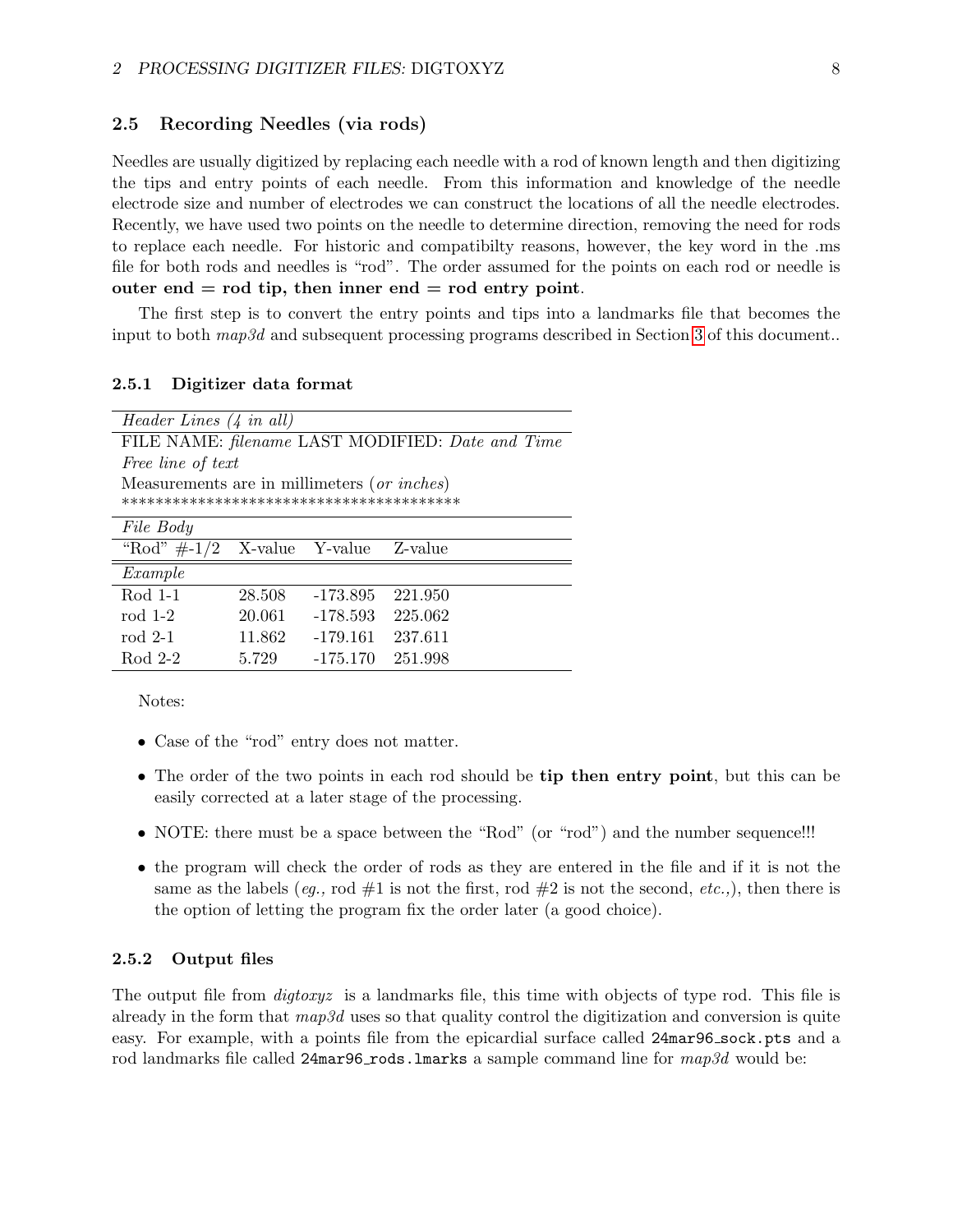## map3d -f 24mar96\_sock -lm 24mar96-rods.lmarks

The main utility of the rods landmarks file, however, is to convert it into needle electrode positions, for which we have the program needlegeom , described in section [3](#page-9-0) of this document.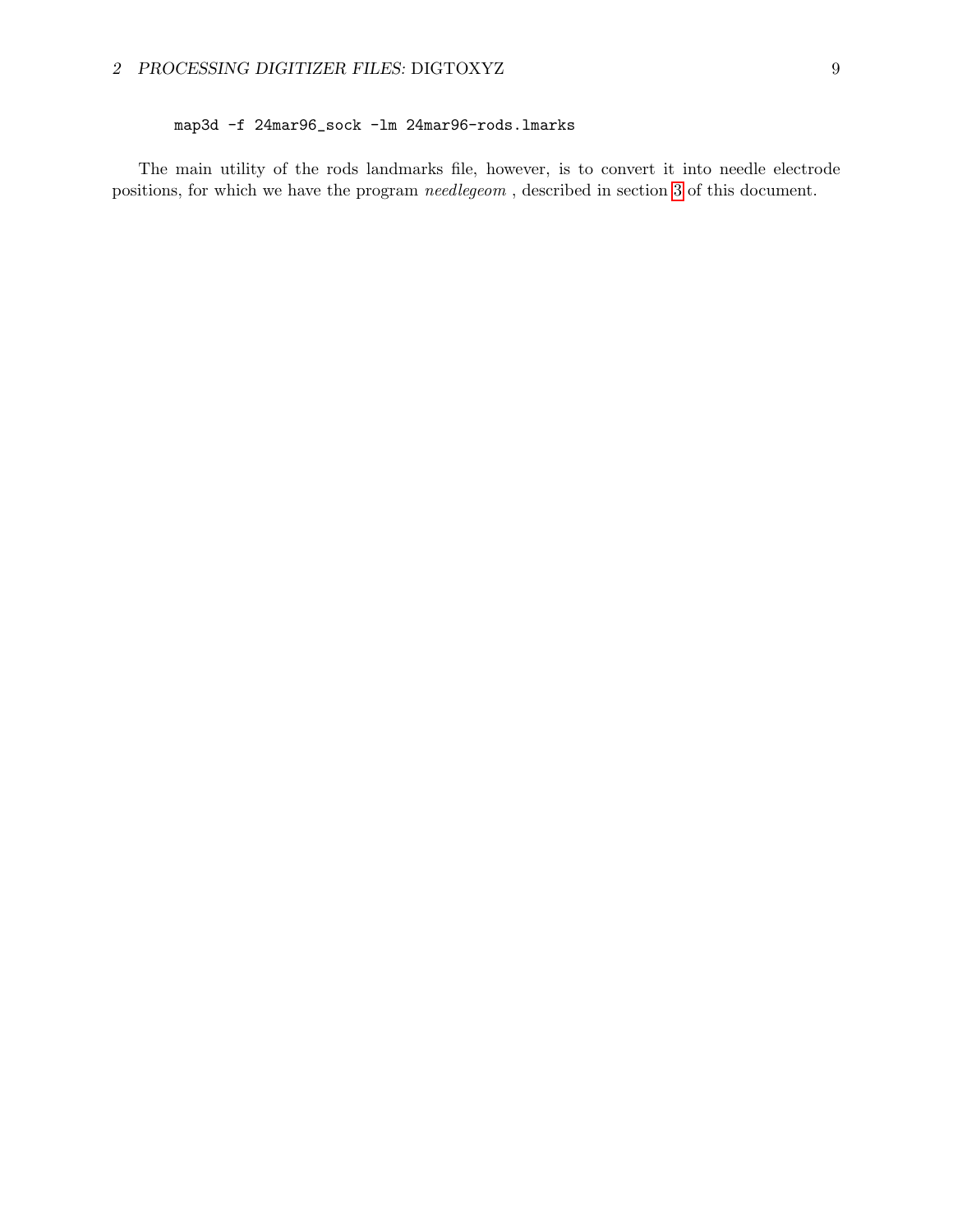## 2.6 Stimulus sites, occlusions, and other single locations

Most single locations are organized in a similar fashion in *digtoxyz*, as is the resulting landmarks file, which is the output format for such sites.

#### 2.6.1 Digitizer data format

| <i>Header Lines</i> $(4 \text{ in all})$         |        |            |         |  |
|--------------------------------------------------|--------|------------|---------|--|
| FILE NAME: filename LAST MODIFIED: Date and Time |        |            |         |  |
| Free line of text                                |        |            |         |  |
| Measurements are in millimeters (or inches)      |        |            |         |  |
|                                                  |        |            |         |  |
| File Body                                        |        |            |         |  |
| Point-type $\#$ X-value Y-value Z-value          |        |            |         |  |
| Example                                          |        |            |         |  |
| occl 1                                           | 28.508 | $-173.895$ | 221.950 |  |
| occl 2                                           | 20.061 | -178.593   | 225.062 |  |
| pace 1                                           | 11.862 | $-179.161$ | 237.611 |  |
| infusion 1                                       | 5.729  | $-175.170$ | 251.998 |  |
| lead 1                                           | 9.729  | $-134.170$ | 123.998 |  |

Note the example contains names for each of the various single points that we currently recognize. "occl" = occlusion; "pace" = pacing site, "infus" = infusion site; and "lead" = selected lead. These items can appear as part of other digitizer files, eg., at the end of a file containing coronaries.

### 2.6.2 Output files

The output file is a landmarks file. A single landmarks file can contain any mix of the different objects we have described so far. Hence you may wish to digitize coronaries and single points on one file, then have a separate file for needles, and a third file for sock electrodes.

## <span id="page-9-0"></span>3 Landmarks to geometry: needlegeom

The purpose of *needlegeom* is to convert the contents of a landmarks file containing rod or needle endpoints into a .geom file containing needle electrode locations. This output file then serves as input for map3d and any program that reads needle geometry.

## 3.1 Using needlegeom

To perform this task, needlegeom needs some information, some of which is part of the command line, with the rest (optionall) coming from supplementary files. The command line arguments are as follows:

```
needlegeom lmarkfile geomfile
     [-i needleinfofile]
```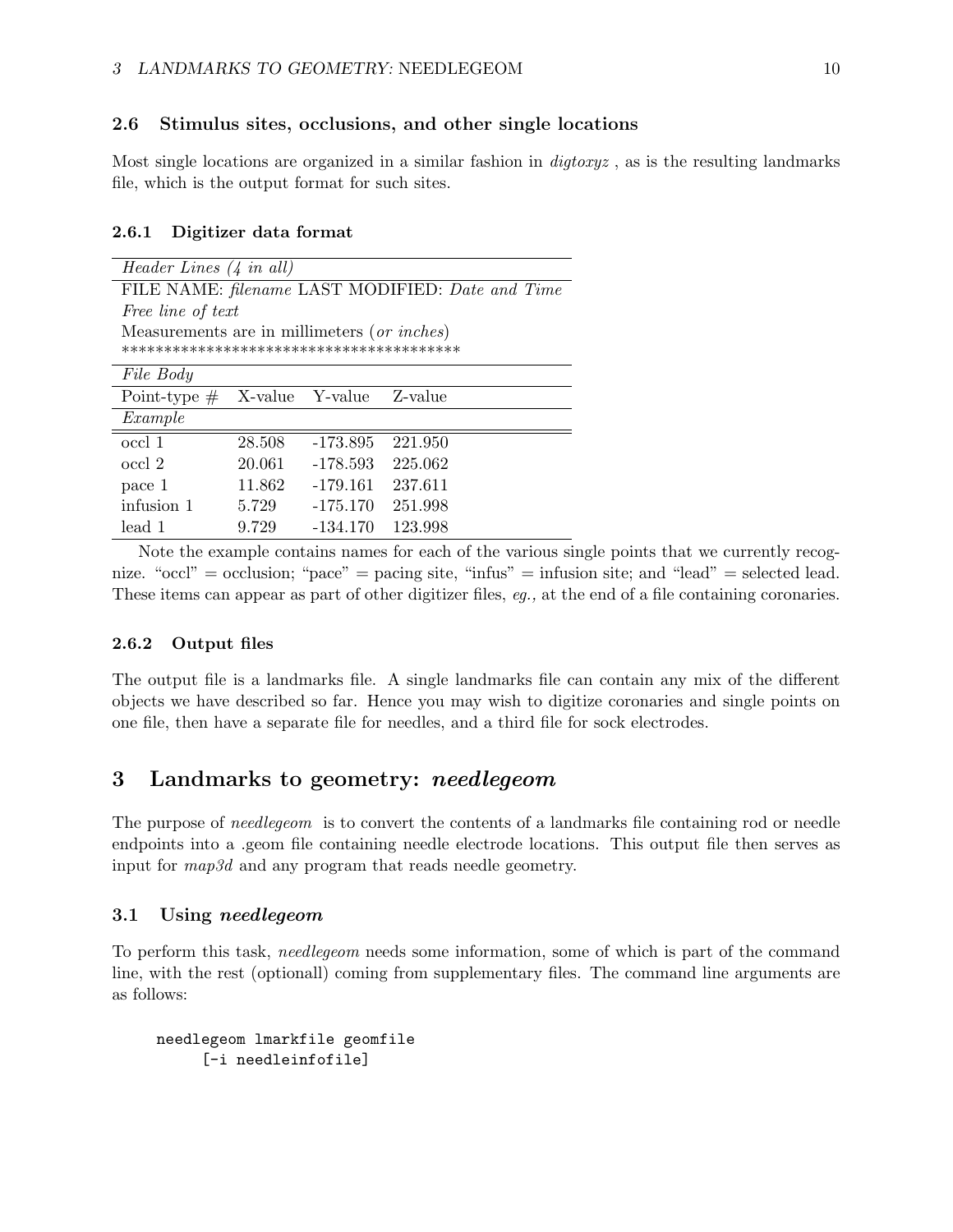[-n num\_elecs\_per\_needle] [-e elec\_spacing(mm)] [-o offset] [-c channeloffset] [-t transmatrixfilename]

- lmarkfile is the name of the landmarks file that contains the rod information. This file is described in Section [2](#page-1-0) of this document. The landmarks file can contain other information but only the rod entries are used.
- geomfile is the name of the output file you wish to make—a standard, CVRTI, .geom file
- -i needleinfofile is a file we shall name "needle info file" because it contains the links between needle numbers and channel numbers from the experiment (channel numbers), as well as the spacing and number of electrodes in each needles. The format of the file is described in section [3.2](#page-11-0) below. This file is optional, but only if the channels for the needles all fall in sequence, with no gaps, and the spacing and number of electrodes is constant for all needles so that we can describe them completely by the following command arguments.
- -n num elecs per needle is the number of electrodes per needle that you have used. The program assumes that this number is constant for all needles in an experiment—if this is not the case, it is necessary to specify a needle info file..
- -e electrode spacing is the distance in millimeters between adjacent electrodes on the needle. The default value is 1.6 mm so this parameter is only necessary if the spacing differs from 1.6. Here too, we assume that the same value can be used for all electrode pairs—if this is not the case, a needle info file is necessary.
- -o offset is the distance in millimeters between the entry point on the rod and the first electrode, which has a default value of 0.5 mm. Only specify this option if the offset value is different from 0.5 mm. If it is not constant for all rodes/needles, then a needle info file is necessary.
- -c channeloffset is the offset applied to the first channel number assigned to a needle electrode. This is used only when the needle info file is not included in the command line. We assume in this case that electrodes follow in strict sequence for all needles, with no gaps in the order. So needle 1 would have a channel number of *channeloffset*  $+1$ , then needle 2 would follow immediately behind in the ordering, and so on for all needles!!! This is probably the exception rather than the rule because of missing or broken needles but it is convenient and removes the need for an explicit needle info file.
- -t transmatrixfilename supplies the name of a file that contains the transformation matrix computed by align in a separate operation. See Section [3.3](#page-13-0) for details.

#### 3.1.1 Examples

If you have a needle info file for the experiment dated 24mar96, the command would be :

needlegeom 24mar96-needles.lmarks 24mar96-needles.geom -i 24mar96.ni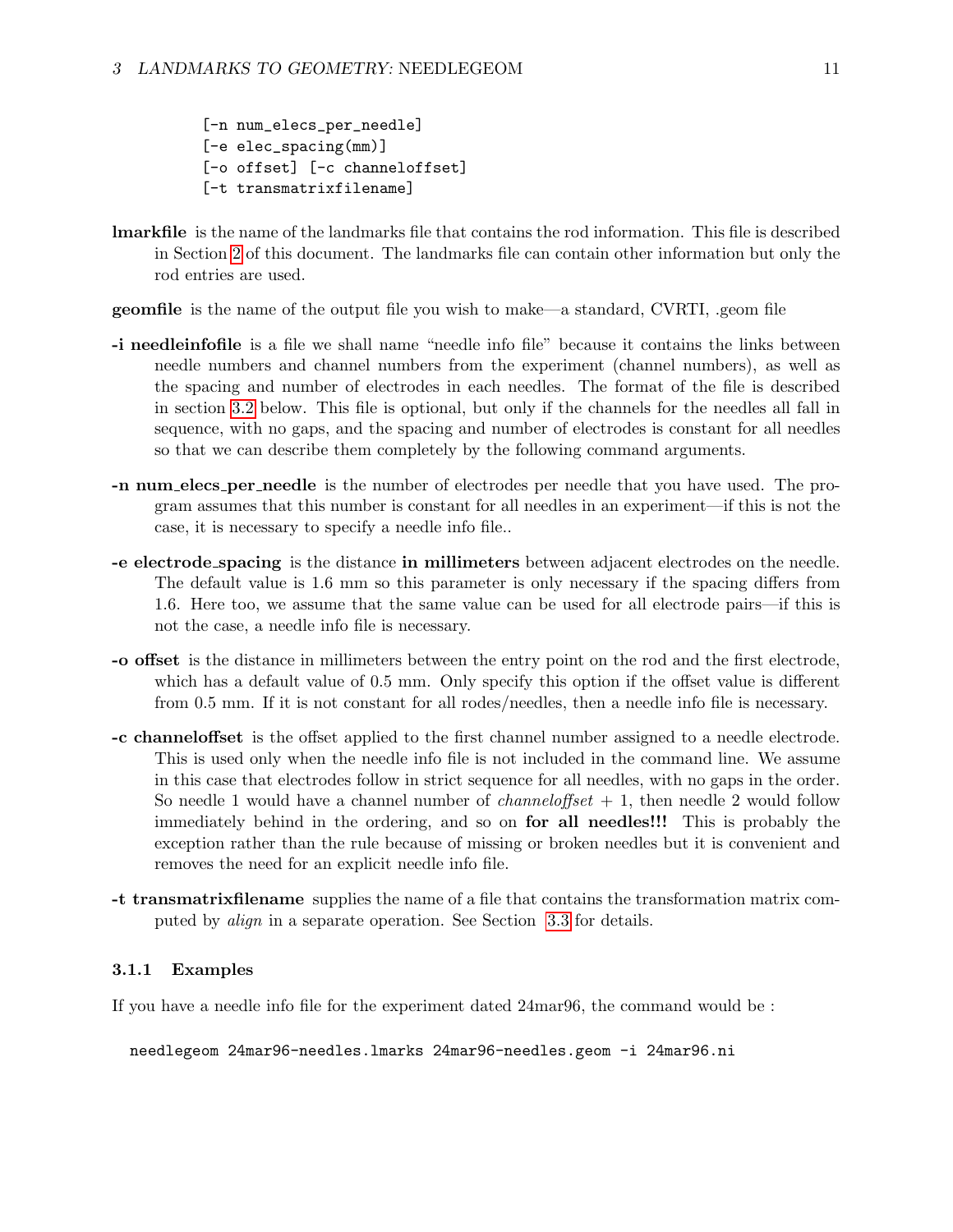We assume that the landmarks file 24mar96-needles. Lmarks already exists and that the output file 24mar96-needles.geom does not (or you wish to overwrite it). The file 24mar96.ni is the needle info file, which we describe next.

If we had a simple case in which all needles in the landmarks file followed in order, and there were 10 electrodes per needle, with otherwise default values the command line would become

#### needlegeom 24mar96-needles.lmarks 24mar96-needles.geom -e 10

or if needles began at channel 193

needlegeom 24mar96-needles.lmarks 24mar96-needles.geom -e 10 -o 192

Note that the value after the  $\sim$  option is an offset applied to all channel numbers so for offset  $=$ 192, the first needle channel is 193.

#### <span id="page-11-0"></span>3.2 The needle info file

A needle info file serves a number of purposes in telling needlegeom :

- 1. the number label of each rod or needle,
- 2. the data channel numbers associated with each needle.
- 3. the number of electrodes in each needle,
- 4. the spacing between electrodes along the needle, and
- 5. the offset distance from the entry point to the first electrode of each needle.

Needle number label: Each needle in the landmarks file can have a label associated with it that tell the program (and the human reader of the file) what "needle number" is associated with the entry in the file. This needle number is usually assigned according to some labeling scheme used during the experiement. As described in Section [2,](#page-1-0) this number also appears in the original digitizing file and is simply carried through to the landmarks file, and to the needle info file. The advantage of the label is that there is no explicit ordering of entries in either the landmarks or the needleinfo file, yet they will be aligned properly by needlegeom at execution time.

Channel numbers: the same as the number of the input channel of the multiplexer. We assume that with each needle, the order of electrodes maps directly to an ascending series of channel numbers with the innermost electrode the lowest channel. So a single needle might run from channels 193–202, going from the tip of the needle back toward the wire.

Needles per electrode: In principle, this parameter could take on any value but in practrice, the current needles have either 3, 10, or 12 electrodes and needlegeom checks againstthese values for "sanity" at run time.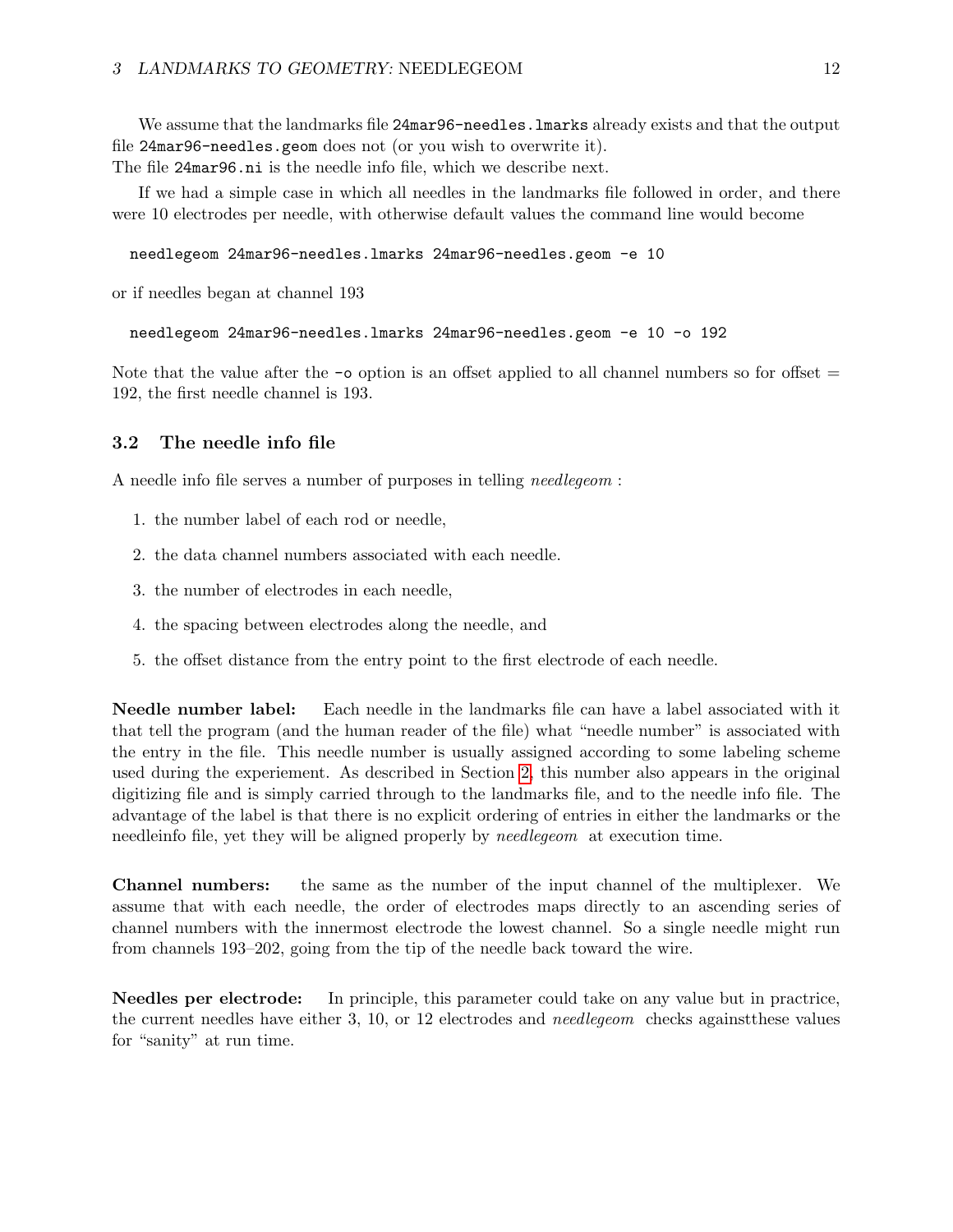Needle spacing: This can be a single value or a set of three values, depending on whether the needle contains 10 or 12 electrodes. If we have 12 electrodes, two of them lie outside the heart and have a different spacing. The configurations are illustrated in Figure [1](#page-12-0) and the distances in the figure have to be stored in the needle info file. For inside electrodes, we assume that the value is constant over the whole needle, the next two values indicate the spacing to the first outside electrode and between the first and second outside electrodes, respectively. For all spacing and offset distances, we assume units of millimeters.



<span id="page-12-0"></span>Figure 1: Dimensions of the cardiac needle electrodes. Currently there are three physical configurations: a) 12-pole, spacing 1.0 mm (RV), b) 12-pole, spacing 1.6 mm (LV), and c) 3-pole, spacing 1.6 mm (most distal 3 of the 10 poles.) The 12-pole needles can, however, be connected so that only the 10 intramyocardial electrodes are available and included in the geometry.

**Offset:** This is the distance between the entry point and the first inside electrode of the needle.

#### 3.2.1 Needle info file format

The format of the needleinfo file is an ASCII, or plain text file, organized as follows: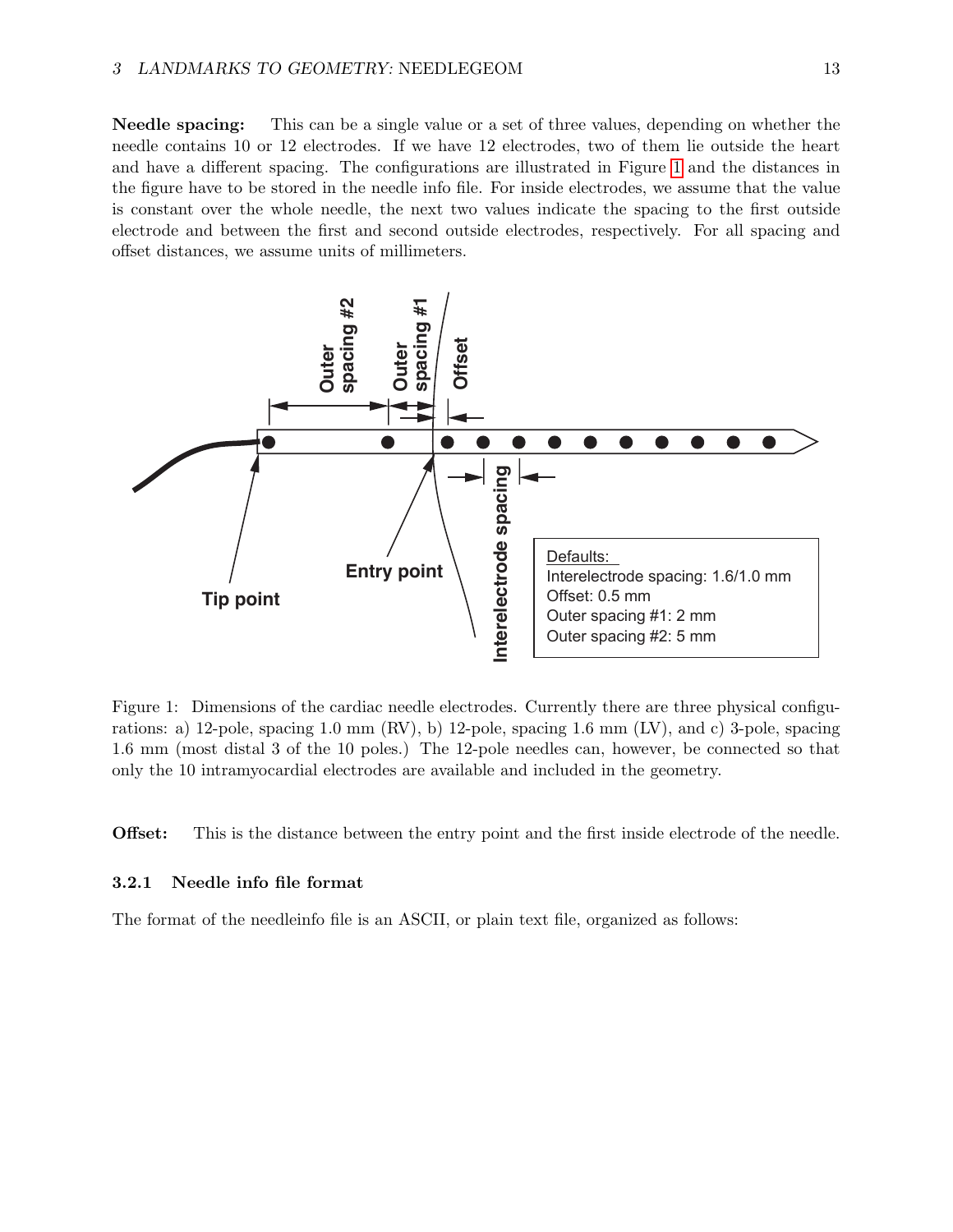| Format of needle info file |                                                                              |  |
|----------------------------|------------------------------------------------------------------------------|--|
| Comment lines:             |                                                                              |  |
| $# A$ comment              |                                                                              |  |
| <i>Header Line:</i>        |                                                                              |  |
| numneedles                 | Number of needles in the file                                                |  |
| Subsequent lines           |                                                                              |  |
| First field                | Needle label number                                                          |  |
| Second field               | Channel number of distal tip electrode                                       |  |
| Third field                | Number of electrodes per needle                                              |  |
| Fourth field               | $Spacing\; distances,\; in\; mm\colon\; interelectrode\;/outer_1\; outer_2)$ |  |
| Fifth field                | Offset distance in mm to first electrode                                     |  |

#### Sample Needle Info File

# A sample needle info file for you  $#$  It contains lots of variety 14 14 needles described in the file 1 321 10 1.2 0.5 First needle begins at channel 321, so runs from 321–330 2  $331$  10  $1.2$  .5 Second needle begins at channel 331, so runs from  $331-340$ 3 341 10 1.2 0.5 There are 10 electrode per needle and 1.2 mm spacing 4 351 3 1.6 0.5 Only three electrodes in this needle 5 354 10 1.2 0.5 Note the jump in channel  $\#$  of only three from the last needle 6 364 10 1.2 0.5 8  $384$  10 1.2 0.5 Jump in needle label; # 7 fell out 9 394 10 1.2 0.5 10 404 12 1.6 2.0 5.0 0.5 12-pole needle, spacing changes to 1.6 2.0 amd 5.0 mm 11 416 12 1.6 2.0 5.0 12 428 12 1.6 2.0 5.0 0.5 13 438 12 1.6 2.0 5.0 0.5 Channels jumps by only 10; last 2 electrodes of previous needle not wired 15 448 10 1.6 0.5 Skipped another needle label 16 458 10 1.6 0.5 14 needles but last one has label 16

To create these files, use any editor (if you use Microsoft Word, be sure to save the file as text only, without line-breaks) and then transfer the file to the SGI directory where the landmarks and geometry files live. The standard extension for the needleinfo file is .ni or .needleinfo. [1](#page-13-1)

## <span id="page-13-0"></span>3.3 Transformation matrix

The program to place epicardial sock geometry into the reference frame of the torso tank is called align. More generally, align will align any two sets of points according to some subset of points from both files that should be approximately the same. It generates a transformation matrix that any program can multiply with the nodes of the geometry to apply the same transformation to any other points. When we run align we apply the matrix automatically to the nodes of the geometry,

<span id="page-13-1"></span><sup>&</sup>lt;sup>1</sup>Note that someday this same needle info file will be usable by the *needlegrid* program to make a grid for  $smap$ and everett.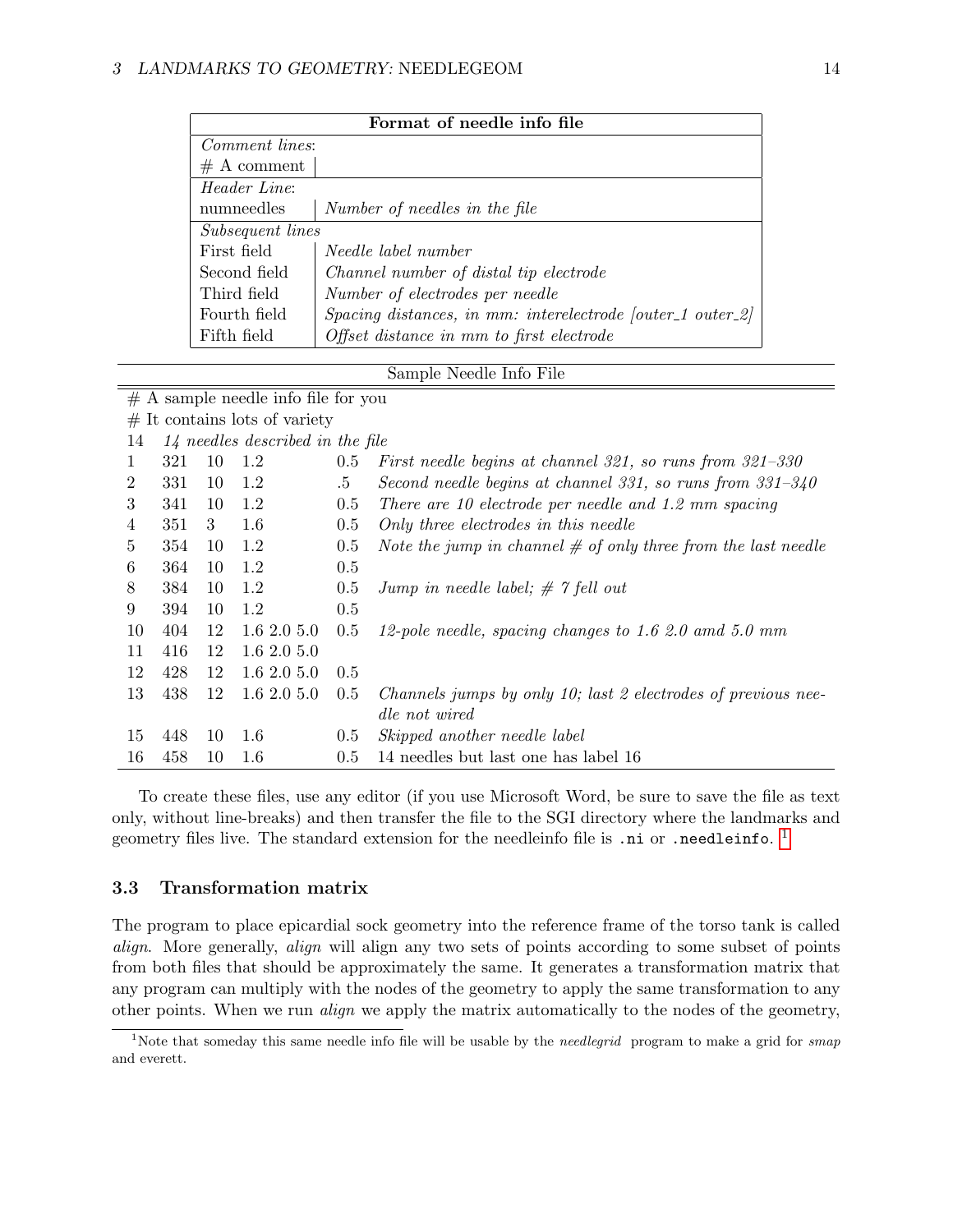and any landmarks in a file optionally included on the command line. Usually, we don't include the rod points in this landmarks file (although this would work too) yet we need to apply the same transformation to the needle points that we apply to the sock (and coronaries, stimulus sites, or any other landmarks that we digitize at the same time as the sock). Thus, the transformation matrix.

The format of the transformation is very simple, and the *align* program actually generates the text for this file, and writes it at the time of execution to a log file for your convenience. Just make sure the file exists, and the include it in the argument list for *needlegeom*.

## <span id="page-14-0"></span>4 Triangulation of needle geometry: *needletri*

## 4.1 What is needletri ?

The program *needletri* has a simple purpose—to take the triangles already entered for surfaces of a needle geometry and propagate them through a subset of the other surfaces in that geometry.

It is effectively the final stage in going from digitized rods to a needle geometry and other sections of this document describe the other steps.

### 4.2 Using needletri

The command line for *needletri* is as follows:

```
needletri infilename outfilename
```
where infilename is the name of the input geometry file and outfilename the name of the desired output filename (which can be the same as the input).

All that is necessary is to have at least one surface in the input file triangulated and the program applies this same triangularization to any other surface in the file. The user controls which surfaces get propagated to which others and the program does some sanity checks for the number of points in each surface (i.e., you cannot take a triangulated surface with 10 points and propagate it to a surface with 12 points). Another assumption is that we have a regular array of needles with little or no crossing of needles within the tissue. But in the worst case, some manual editing of the resulting file will be necessary with  $map3d$ .

## <span id="page-14-1"></span>5 Extracting needle planes: makeplanes

The purpose of the *makeplanes* program is to extract sets of needles from a multi-needle geometry file and put them together in a separate file for display of data.

### 5.1 Using makeplanes

```
makeplanes in.geom out.geom config.ni [-o] [-c]
```
where